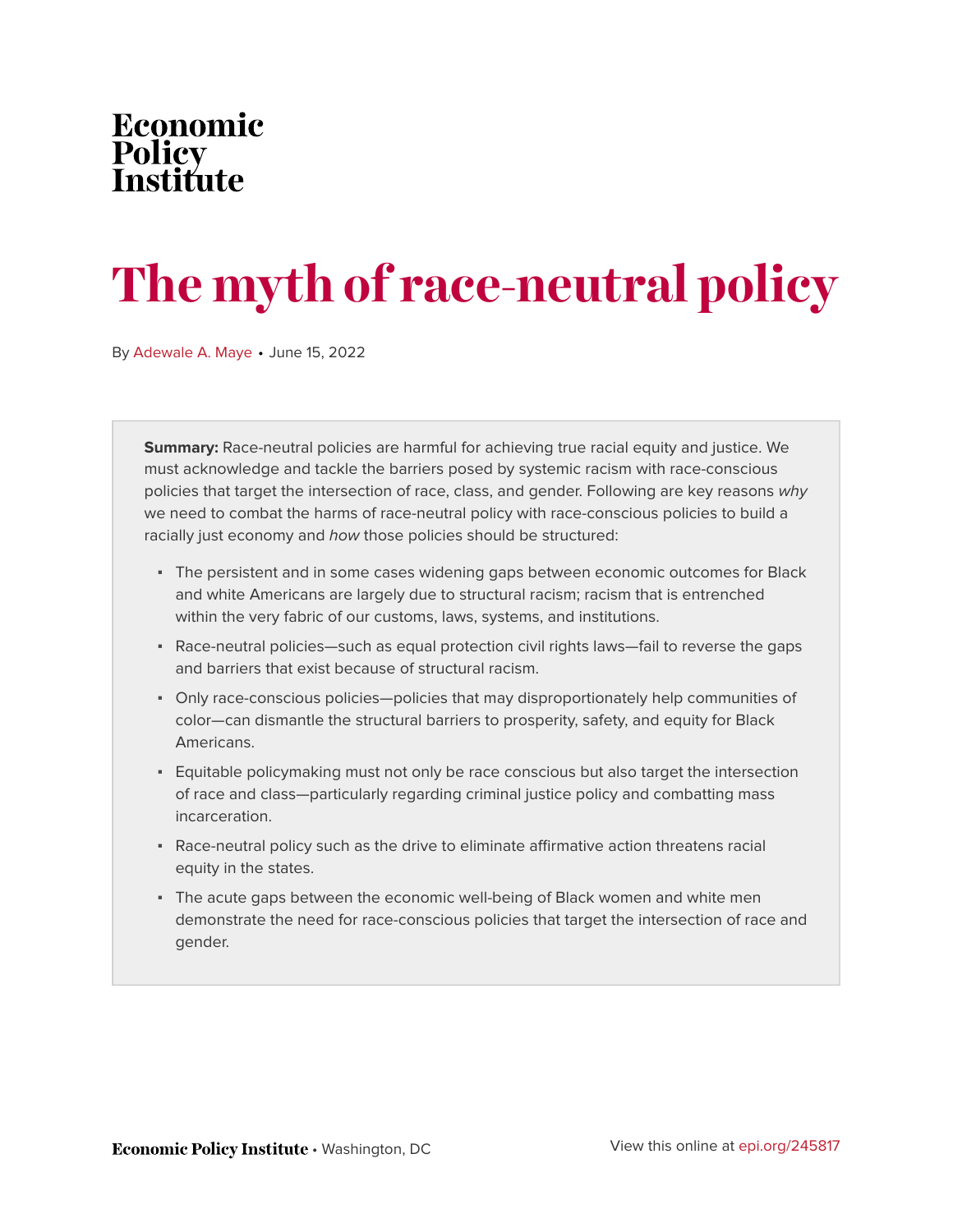# **Introduction: Racial disparities persist despite civil rights laws**

Over 50 years ago, the civil rights era ushered in numerous transformative policies that sought to give people of color equal access to various social and democratic institutions free from explicit discrimination based on race. This includes voting, education, employment, and much more. Although the civil rights legislation and the antidiscriminatory laws that followed had put an end to legally sanctioned discrimination and segregation, it continued, and racial economic disparities not only persisted, but many grew worse over time (Jones, Schmitt, and Wilson 2018; Kuhn, Schularick, and Steins 2019). The persistent and in some cases widening gaps between economic outcomes for Black and white Americans are largely due to structural racism; racism that is entrenched within the very fabric of our customs, systems, and institutions—even as rules and laws that once denied rights and opportunities to people of color have been repealed (Solomon, Maxwell, and Castro 2019).

# **Race-neutral policies neglect reality and history**

The premise that civil rights laws can eradicate racism within institutions founded on the doctrine of racism is not only a common fallacy, but harmful in achieving true racial equity and justice. It leads to the myth of race-neutral policy—the notion that if all groups are seen as equal under the law all will share equitably in social and economic benefits. This notion dismisses centuries of racist policies that have created and reinforced structural barriers to prosperity, safety, and equity for these groups.

<span id="page-1-0"></span>For example, while the Fair Housing Act—Title VIII of the Civil Rights Act of 1968—outlaws housing discrimination based on race, color, religion, national origin, sex, disability, or familial status,<sup>[1](#page-6-0)</sup> it "has never fully delivered on its promise to promote and further integration" (Adams 2018). As just one example of the gap between the promises of the act and the reality, decades later African Americans still face disparately low rates of homeownership, as shown in **Figure A**.

As of 2021, the homeownership rate for Black people is approximately 45%—nearly 30 percentage points lower than the white U.S. homeownership rate of approximately 74% (U.S. Census Bureau 2022). While there are many factors that may play a role in the low Black homeownership rate, one key factor is the racist history of redlining—the practice in which lenders deny mortgage loans or other services to communities of color. Despite the intention of prohibiting discrimination by outlawing redlining (and other practices, such as real estate agents steering Black buyers away from white neighborhoods), the Fair Housing Act only mitigated the harm inflicted on communities of color by outlawing future racist policies. The act did not tackle the residential patterns—such as the segregation into neighborhoods with lower price appreciation and less investment—that resulted from the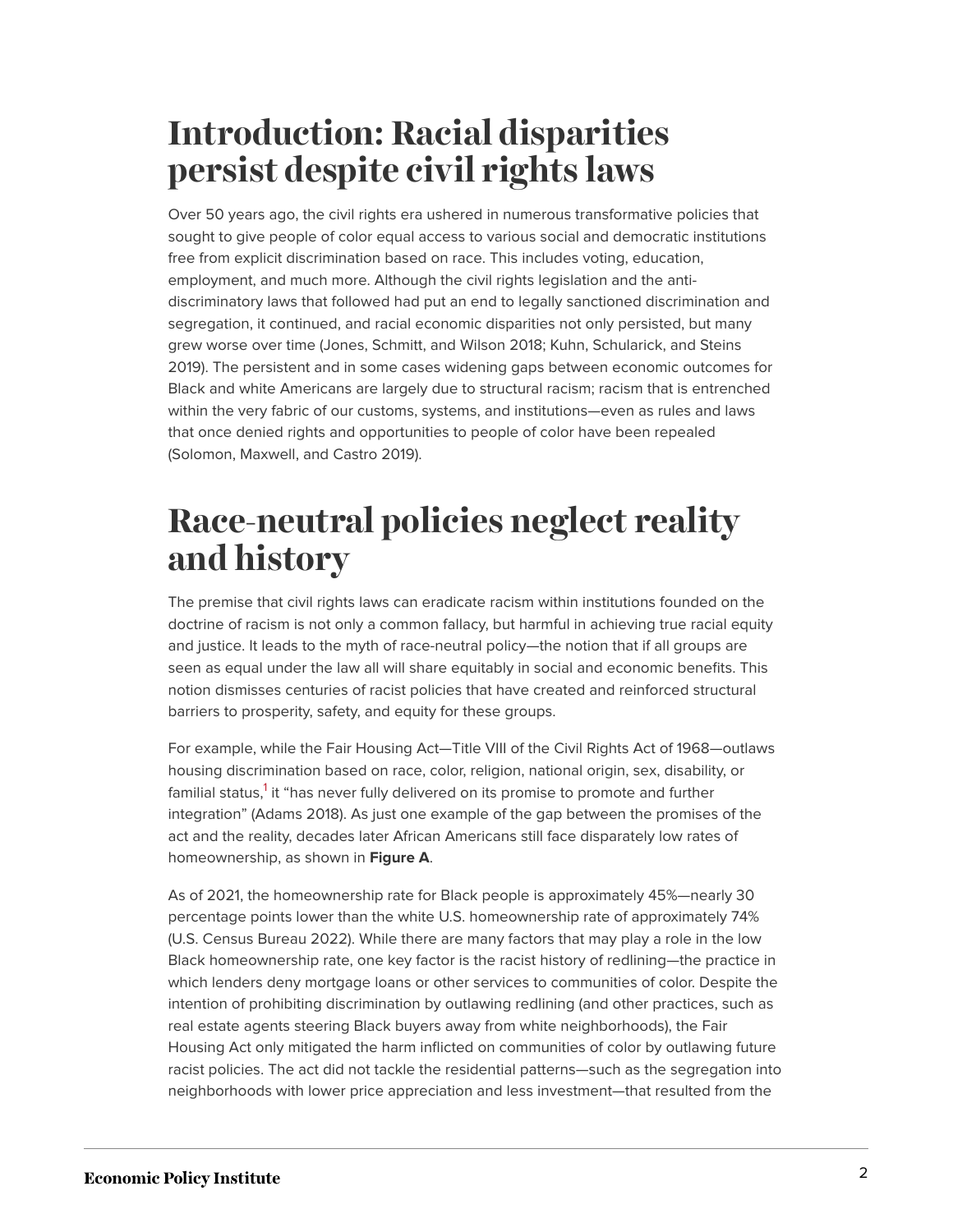

### Figure A **Black homeownership rate still lags nearly 30 percentage points behind white homeownership rate**



Homeownership rates by race and ethnicity, 1994–2021

**Notes:** AAPI refers to Asian Americans and Pacific Islanders. Race/ethnicity categories are mutually exclusive (i.e., white non-Hispanic, Black non-Hispanic, AAPI non-Hispanic, and Hispanic any race). "Other" includes AAPI in years in which AAPI data are not available.

**Source:** Economic Policy Institute analysis of Current Population Survey Housing Vacancy Survey.

**Economic Policy Institute** 

#### past policies (Rothstein 2017).

Consequently, disparities in wealth and numerous other indicators connected to homeownership and residential patterns continue to grow while the economy leaves communities of color further behind. These race-neutral policies neglect the reality and history of race and the role it has played in stripping communities of color from opportunity.

Policies that may disproportionately help communities of color are critical to building a more racially just society and economy because historically communities of color have been socially, economically, and politically disempowered. Our country isn't race-neutral despite efforts to push race-neutral policy. Without targeted policies to address the structural barriers in access and equity, lawmakers will struggle to advance restorative policies that can truly combat racial disparities.

### **Policy must target the intersection of race and class**

A crucial component to equitable policymaking is using the intersection of race and class as a policy target. Throughout U.S. political history, there have been a plethora of policy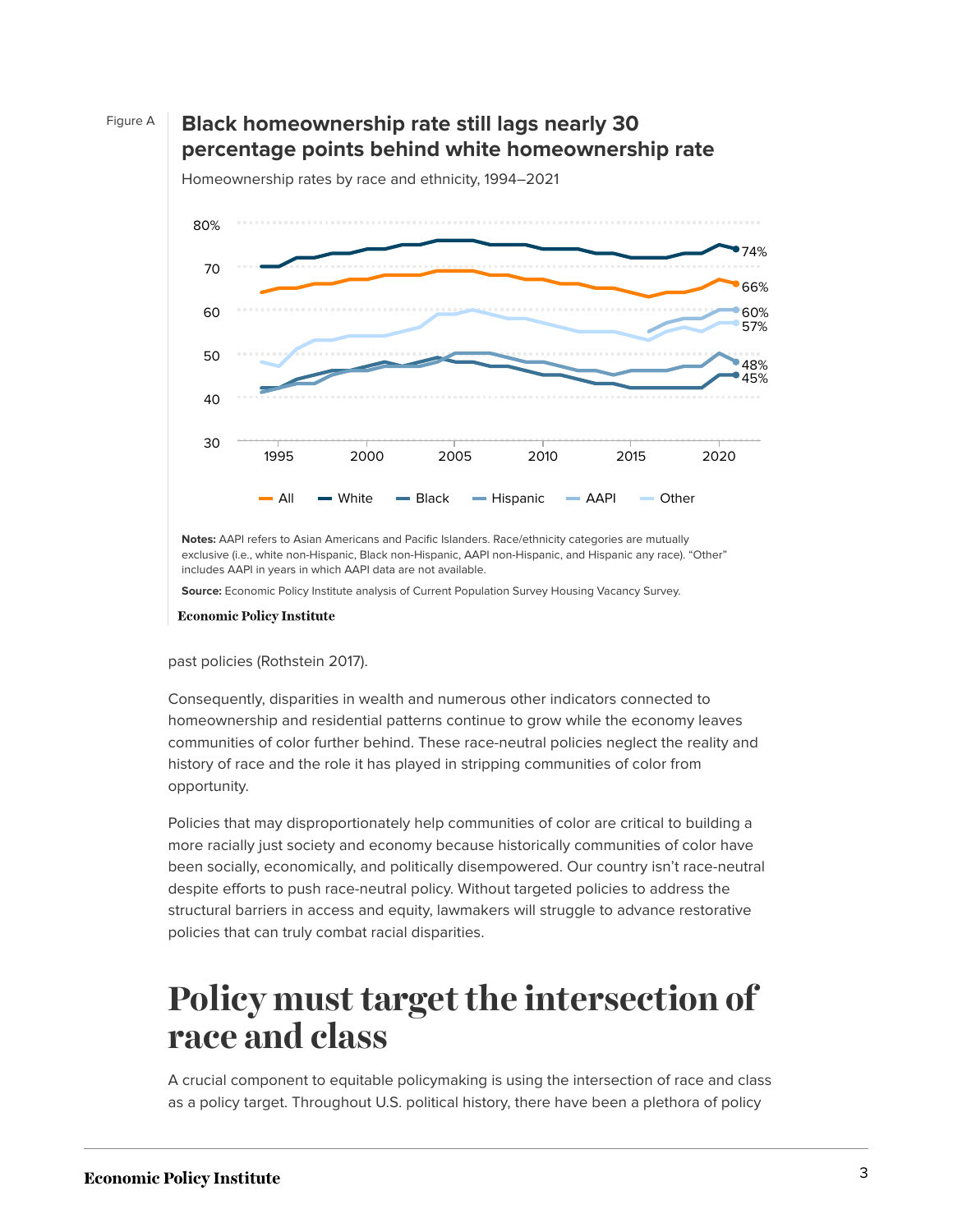initiatives that were designed to lift only members of a disadvantaged socioeconomic group without acknowledging the racial component, thus failing to address long-standing inequity—or vice versa. Criminal justice reform policies have been prime examples of legislation that fails to address both race and class while also reifying the inequities present at the intersection of race, class, gender, and criminality (Hankivsky and Cormier 2011).

For most of the 20th century, the criminal justice system has magnified and reinforced the growing racial divide in America. Over the last 40 years, the incarcerated population has increased by 500%, with 2 million people in prison and jail today (The Sentencing Project 2021). The steep increase in the prison population can be largely attributed to many of the policies passed in the 1970s—including the war on drugs legislation—and maintained over the subsequent decades that disproportionately hurt Black and brown people and established what we know today as mass incarceration (Taifa 2021).

Currently, within state prisons alone, Black people are incarcerated at nearly five times the rate of white Americans and hold a state average incarceration rate of 1,240 per 100,000 residents (Nellis 2021). Clearly the link between race and mass incarceration is evident. However, research suggests that while racial discrimination is explicit within the criminal justice system, the class composition of each racial group is strongly correlated with the big overall gap in Black and white incarceration rates (Lewis 2018). In reviewing rates of incarceration by race and income quintiles, the analysis indicates that 42% of observed incarcerated Black men were in the lowest class group versus just 15% of white men (Lewis 2018). This analysis indicates that these disparities are largely due to a racialized class system. For policymakers to craft meaningful criminal justice reform, legislation must address the systemic racial legacy of mass incarceration and the root causes of race and class divide through economic empowerment.

Policies must embrace both race and class as policy targets to achieve race-conscious efforts and policy solutions. Advancing race-conscious policies is critical to restoring equity and dismantling structural injustice for people of color.

### **Race-neutral policy threatens racial equity in the states**

Race-conscious policies are just as important on state and local levels as on a federal level. For years, states have been the battleground on whether to advance race-neutral and race-conscious policies. Recent debates over race-neutral policy have concerned affirmative action in higher education. Affirmative action is a set of policies and practices within government or an organization that seeks to boost participation of underrepresented groups (based on their race, gender, sexuality, or nationality) in specific areas such as college admissions or managerial ranks. Affirmative action decision-making in employment and education is a useful way to implement race-conscious practices that address inequities springing from historical barriers for marginalized people. However, over the past several years, affirmative action has been under attack in the higher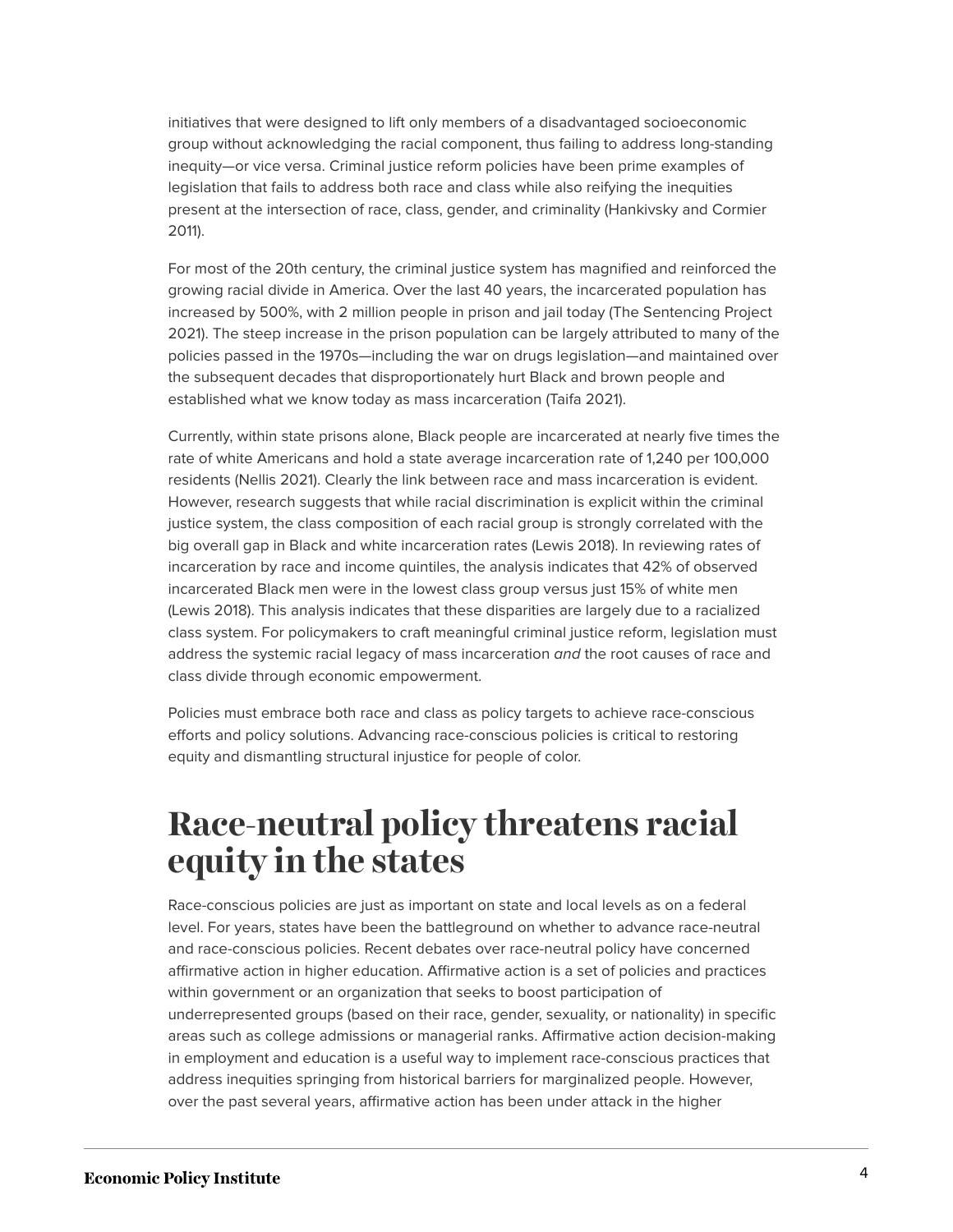education space as some believe race shouldn't be a factor for admission into a school or program.

Within the past few years, Harvard University has been under legal attack to ban affirmative action in its admission process despite the literature available indicating that schools that rely on race-neutral policies and abandon affirmative action decision-making are less accessible and less diverse to underrepresented students of color (Burgess 2020). Beyond higher education school boards, state and local policymakers and voters have also been apprehensive about enforcing race-conscious decision-making in schools. For example, voters in California recently rejected a ballot measure that would have restored the state's affirmative action policy, suggesting broad public unease with raceconscious decision-making (Cineas 2020).

In systems and institutions like higher education with a history of long-entrenched racial segregation and discrimination, race-conscious policies are pivotal in enhancing the representativeness, diversity, and educational outcomes of people of color. State and local policymakers play a large role in advancing these policies and ensuring equitable and comprehensive pathways for people of color to fully participate in historically inaccessible institutions.

## **Policies must also look at the intersection of race and gender**

Across measures of income, wealth, employment, and health, Black women face some of the most acute disparities with white men. For example, on an average hourly basis, Black women are paid just 66 cents on the dollar relative to non-Hispanic white men with the same level of education and age (Wilson and Kassa 2020). These disparities are especially problematic given that, with an increasing share of women also being the sole breadwinners for their households, Black women carry a significant amount of the economic cost (Glynn 2019). Black women are also more likely to face occupational segregation that limits their access to higher-paying jobs (Wilson, Miller, and Kassa 2021). Despite these specific barriers, Black women also endure the costs of caregiving, child care, and student loan debt, which also constrain women's prosperity.

Due to the combination of many of these factors, Black women constitute one of the most vulnerable groups in our economy and society. Policies to protect and uplift women may not always address the intersectional needs of Black women nor combat the structural racist and patriarchal impediments they face. Intersectionality and disaggregation within race-conscious policies is integral in identifying and addressing the barriers that exist within subpopulations of racial groups including gender. We need disaggregated race data to truly aid in identifying the inequities, documenting the harm, and advancing equitable and comprehensive policies to address the inequities.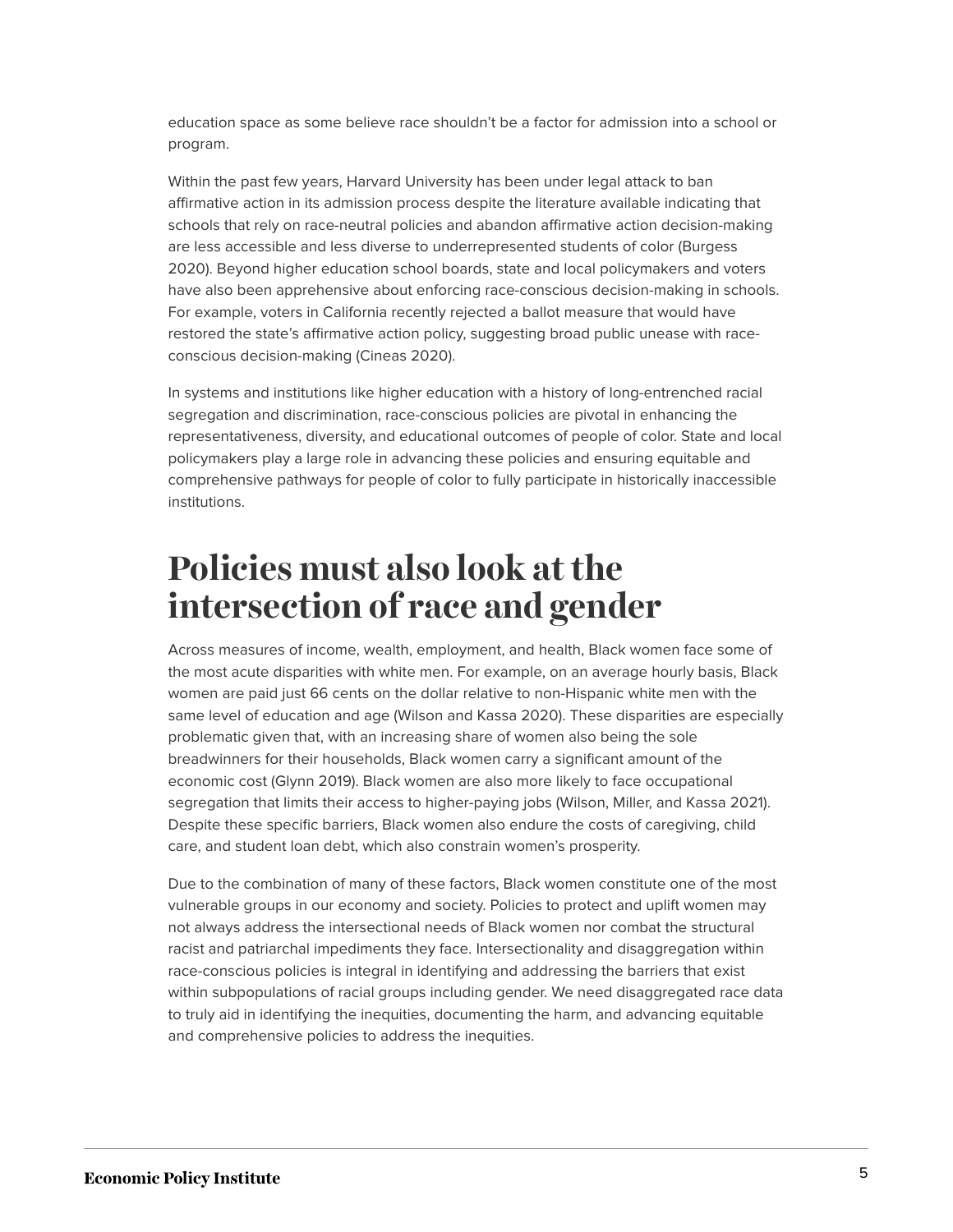# **Conclusion**

After centuries of systemic exclusion of Black Americans from full participation in our society and economy, targeted, intersectional, race-conscious policies to ensure full participation are long overdue. Without these policies, laws will only mitigate—but not dismantle—the barriers that racist and discriminatory laws and policies have reinforced. The inclusion of race, class, and disaggregated gender disparities as policy targets are critical in advancing race-conscious policies on both federal and state levels. The true myth of race-neutral policy is the unwillingness to acknowledge or address the racist history within our country, our economy, and our society as well as the long-standing effects that systemic racism has on communities of color.

# **Additional reading and resources**

Readers interested in delving deeper into the issues touched on in this chapter are encouraged to explore the following resources suggested by the author.

### **Articles & Reports**

Gale, William G. 2021. [Reflections on What Makes a Policy Racist.](https://www.brookings.edu/wp-content/uploads/2021/11/Reflections-on-What-Makes-a-Policy-Racist-1.pdf) Tax Policy Center, November 2021.

Jones, Tiffany, and Andrew Howard Nichols. 2020. [Hard Truths: Why Only Race-](https://files.eric.ed.gov/fulltext/ED603265.pdf)[Conscious Policies Can Fix Racism in Higher Education](https://files.eric.ed.gov/fulltext/ED603265.pdf). The Education Trust, January 2020.

Schlesinger, Traci. 2011. ["The Failure of Race Neutral Policies: How Mandatory](https://journals.sagepub.com/doi/abs/10.1177/0011128708323629) [Terms and Sentencing Enhancements Contribute to Mass Racialized Incarceration](https://journals.sagepub.com/doi/abs/10.1177/0011128708323629)." Crime & Delinquency 57, no. 1: 56–81.

Sawhill, Isabell V., and Richard V. Reeves. 2016. ["The Case for 'Race-Conscious'](https://www.brookings.edu/blog/social-mobility-memos/2016/02/04/the-case-for-race-conscious-policies/) [Policies.](https://www.brookings.edu/blog/social-mobility-memos/2016/02/04/the-case-for-race-conscious-policies/)" Social Mobility Memos (Brookings blog), February 4, 2016.

Wingfield, Adia Harvey. 2017. ["The Failure of Race-Blind Economic Policy](https://www.theatlantic.com/business/archive/2017/02/race-economic-policy/516966/)." The Atlantic, February 16, 2017.

### **Book**

Satio, Leland T. 2009. The Politics of Exclusion: The Failure of Race-Neutral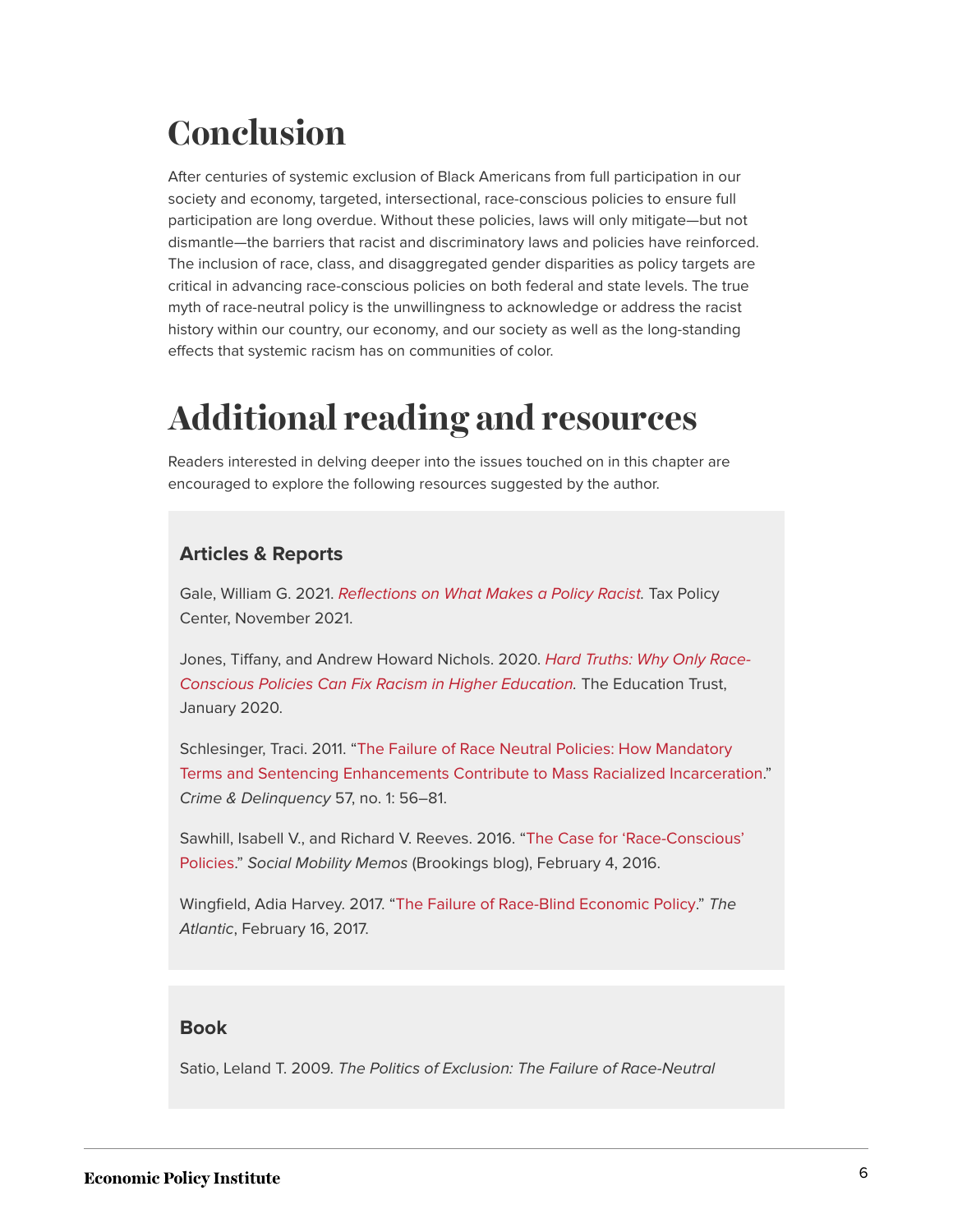Policies in Urban America. Stanford, Calif.: Stanford University Press.

#### **Video**

Race & Reconciliation Initiative at Texas Christian University. 2021. ["Race Neutral](https://www.youtube.com/watch?v=oiJ52sdutos) [Policies as Barriers to Reconciliation.](https://www.youtube.com/watch?v=oiJ52sdutos)" YouTube video, 59:21. Published March 22, 2021.

#### **Podcast**

Hanauer, Nick, and Jessyn Farrell. 2021. "[There's No Such Thing as Race-Neutral](https://pitchforkeconomics.com/episode/theres-no-such-thing-as-a-race-neutral-policy-with-valerie-wilson/) [Policy \(with Valerie Wilson\)](https://pitchforkeconomics.com/episode/theres-no-such-thing-as-a-race-neutral-policy-with-valerie-wilson/)." Pitchfork Economics (podcast), April 20, 2021, 24 min.

#### **Subject matter experts**

**William A. Darity Jr.** • Duke University

**Daria Roithmayr** • University of Southern California

**Valerie Wilson** • Economic Policy Institute

# **Endnote**

<span id="page-6-0"></span>[1.](#page-1-0) In addition to discriminatory home sales practices such as redlining, the act outlaws discriminatory practices in a range of rental and housing-financing activities. See National Fair Housing Alliance 2021.

## **References**

Adams, Michelle. 2018. "[The Unfulfilled Promise of the Fair Housing Act](https://www.newyorker.com/news/news-desk/the-unfulfilled-promise-of-the-fair-housing-act)." The New Yorker, April 11, 2018.

Burgess, Tiffani. 2020. ["Race-Conscious Policies—Including Affirmative Action—Are Necessary for](https://www.aclu.org/news/racial-justice/race-conscious-policies-including-affirmative-action-are-necessary-for-addressing-racial-inequity/) [Addressing Racial Inequity](https://www.aclu.org/news/racial-justice/race-conscious-policies-including-affirmative-action-are-necessary-for-addressing-racial-inequity/)." American Civil Liberties Union, December 1, 2020.